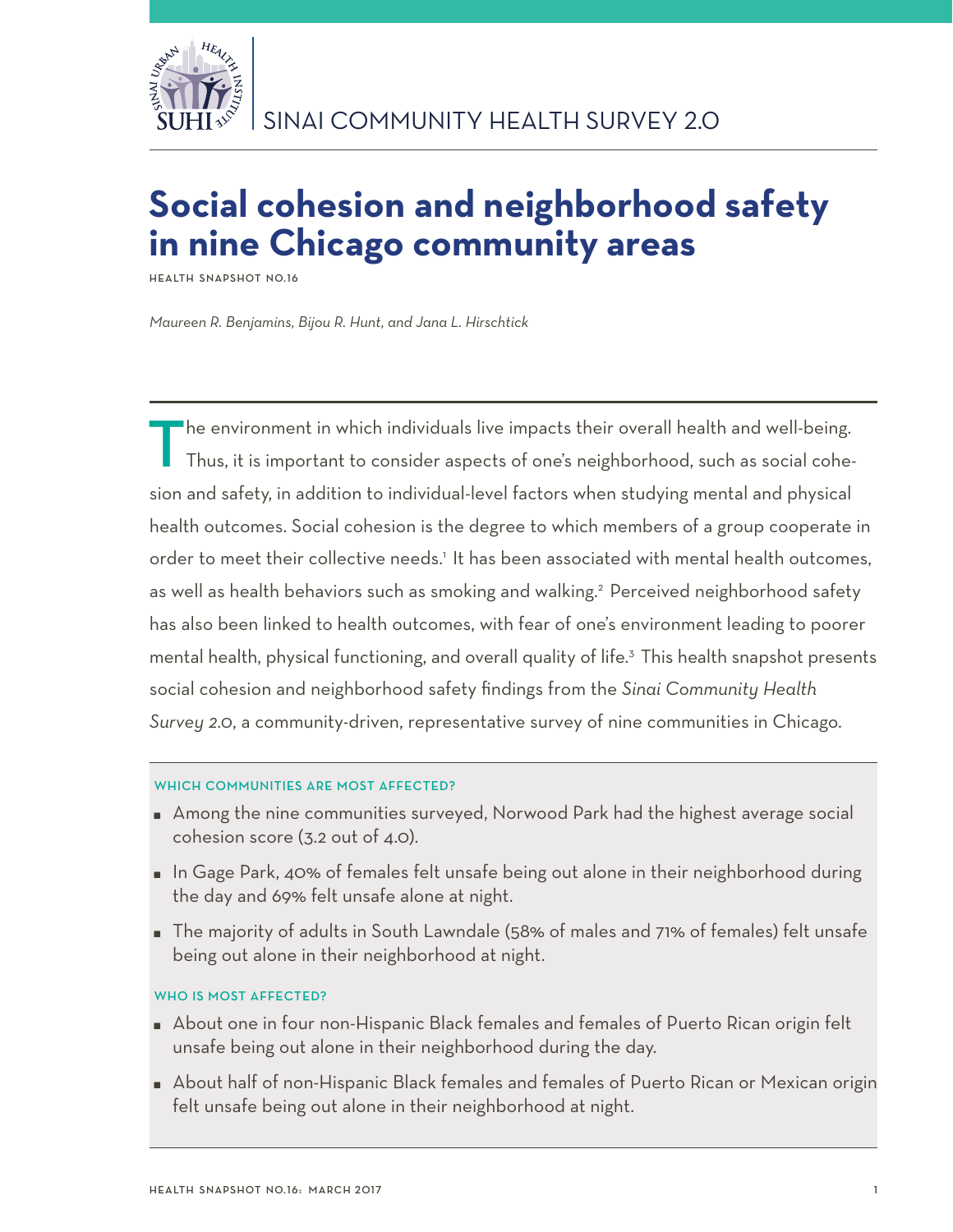

### Figure 1: **Average social cohesion score (out of 4.0) by community area**

*Sampled West Town community area west of Western Avenue only No national comparison data available*

- 
- $\blacksquare$  In the nine communities surveyed, the average social cohesion score ranged from a high of 3.2 in Norwood Park to a low of 2.4 in Chicago Lawn.
- $\blacksquare$  Eight of the nine surveyed communities had an average social cohesion score that was less than 3.0.

#### Figure 2: **Average social cohesion score (out of 4.0) by race/ethnicity**



*No national comparison data available Adjusted Wald Test p-value < 0.0001*

 There was a statistically significant difference in the average social cohesion score by race/ethnic group, which was highest for non-Hispanic White adults (3.1) and lowest for adults of Puerto Rican origin (2.4).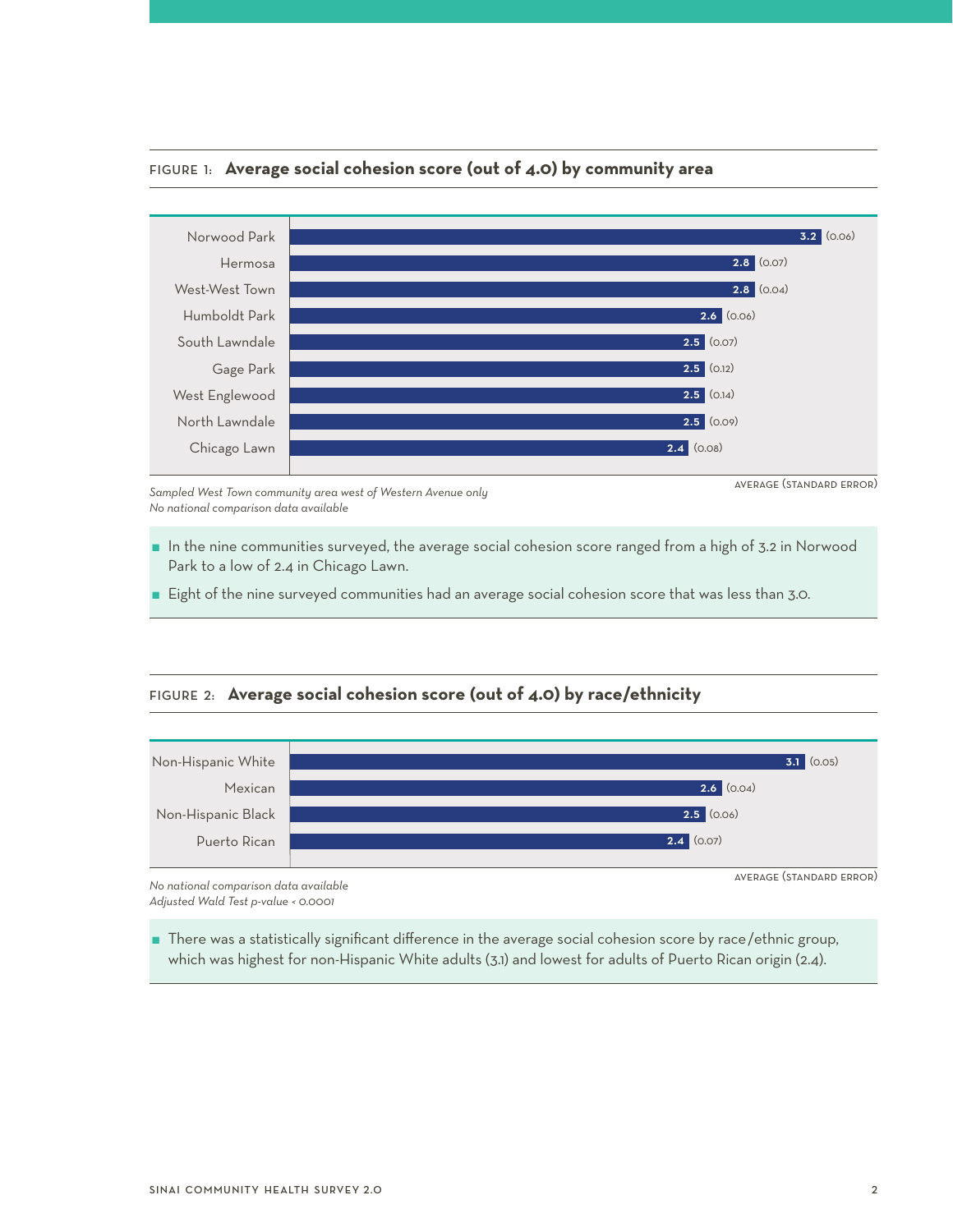

## Figure 3: **Percent who felt unsafe alone in neighborhood during daytime by community area and sex**

*Sampled West Town community area west of Western Avenue only No national comparison data available*

prevalence (standard error)

- The percentage of females who felt unsafe being out alone in their neighborhood during the day ranged from a high of 40% for females in Gage Park to a low of 11% for females in west-West Town.
- The percentage of males who felt unsafe being out alone in their neighborhood during the day ranged from a high of 30% for males in West Englewood to a low of 2% for males in west-West Town.

## Figure 4: **Percent who felt unsafe alone in neighborhood during daytime by race/ethnicity and sex**



prevalence (standard error)

*No national comparison data available*

*Rao-Scott Chi-Square p-value = 0.0034 (males); p = 0.0138 (females)*

 There was a statistically significant difference in the percentage of females who felt unsafe being out alone in their neighborhood during the day by race/ethnic group, which was highest for females of Puerto Rican origin (26%) and lowest for females of Mexican origin (18%).

 There was also a statistically significant difference in the percentage of males who felt unsafe being out alone in their neighborhood during the day by race/ethnic group, which was highest for non-Hispanic Black males (20%) and lowest for males of Mexican origin (14%).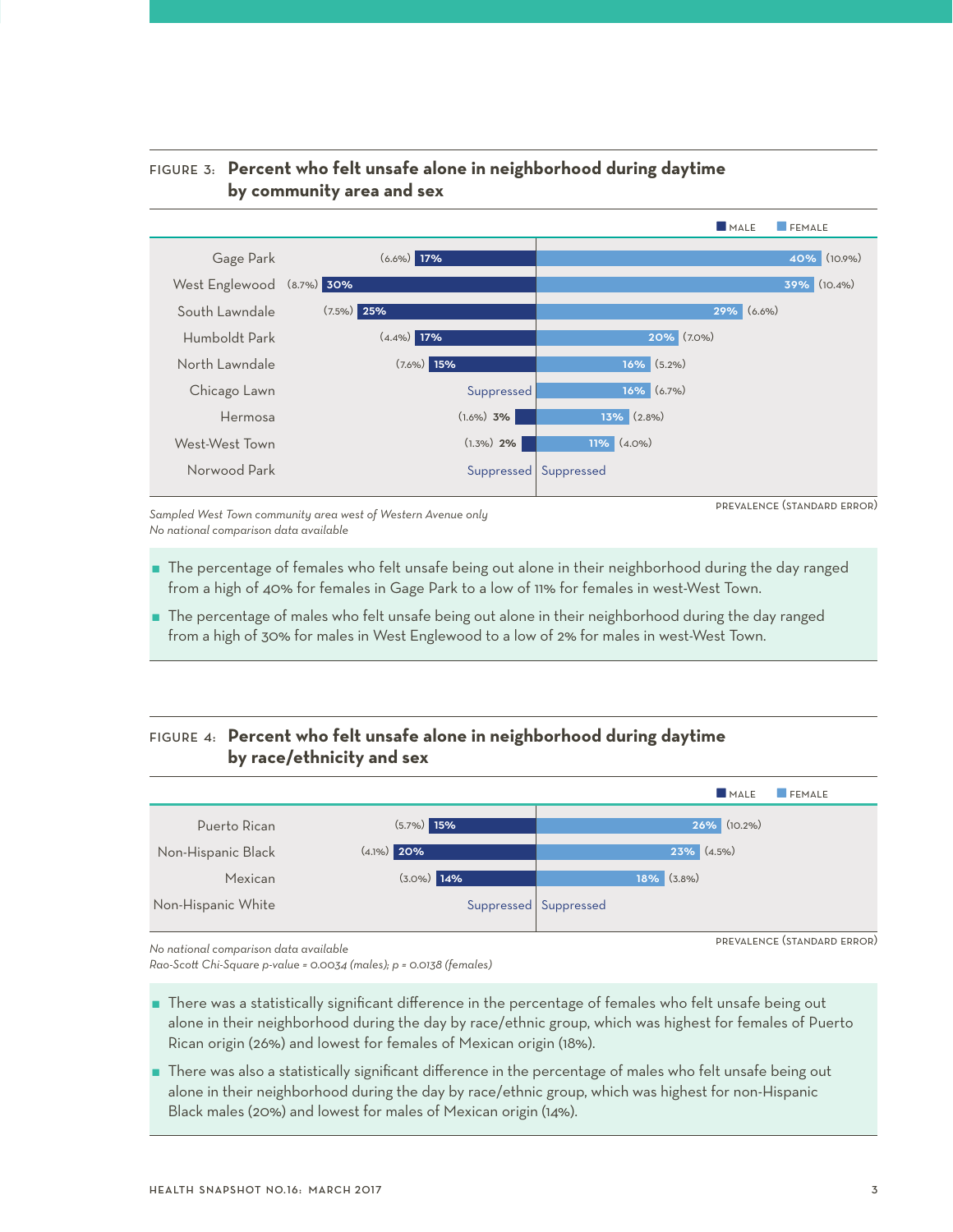

## Figure 5: **Percent who felt unsafe alone in neighborhood at night by community area and sex**

*Sampled West Town community area west of Western Avenue only No national comparison data available*

prevalence (standard error)

- The percentage of females who felt unsafe being out alone in their neighborhood at night ranged from a high of 71% for females in South Lawndale to a low of 37% for females in Hermosa.
- The percentage of males who felt unsafe being out alone in their neighborhood at night ranged from a high of 58% for males in South Lawndale to a low of 14% for males in Hermosa.

# Figure 6: **Percent who felt unsafe alone in neighborhood at night by race/ethnicity and sex**



*No national comparison data available*

*Rao-Scott Chi-Square p-value = 0.0126 (males); p = 0.0031 (females)*

 There was a statistically significant difference in the percentage of females who felt unsafe being out alone in their neighborhood at night by race/ethnic group, which was highest for non-Hispanic Black females (52%) and lowest for non-Hispanic White females (19%).

 There was also a statistically significant difference in the percentage of males who felt unsafe being out alone in their neighborhood at night by race/ethnic group, which was highest for non-Hispanic Black males (40%) and lowest for non-Hispanic White males (13%).